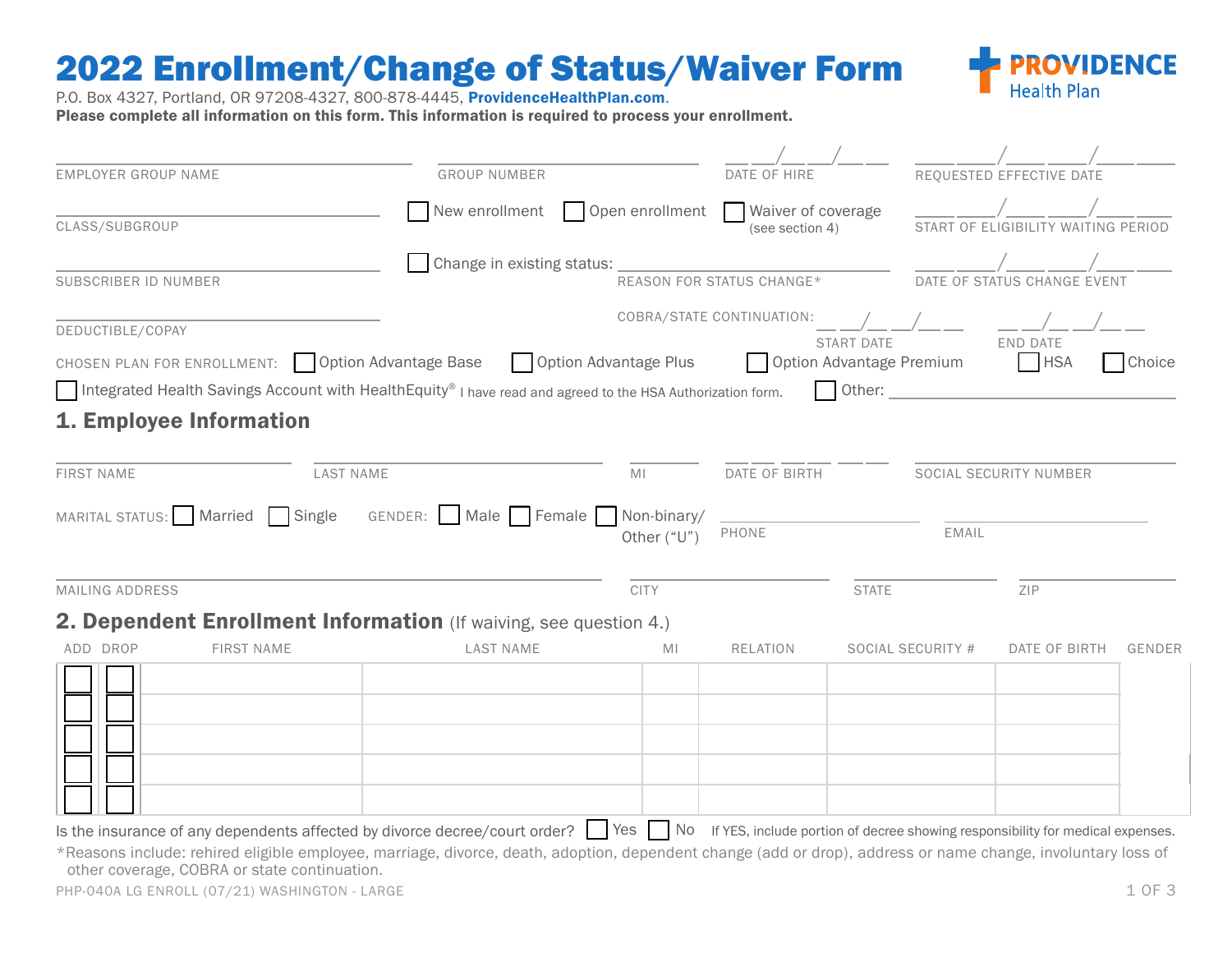## 3. Additional and/or Creditable Coverage Information (This section is not a waiver of coverage. It is required for payment of claims.)

|                                 | Do you or your family members have additional group health insurance and/or Medicare?                                                |                         | N <sub>o</sub><br>Yes |                          |
|---------------------------------|--------------------------------------------------------------------------------------------------------------------------------------|-------------------------|-----------------------|--------------------------|
|                                 | If YES, check the type(s) of coverage: $\Box$ Medical $\Box$ Prescription Drug                                                       | Vision                  | NAME OF POLICYHOLDER  |                          |
|                                 |                                                                                                                                      |                         |                       |                          |
| POLICYHOLDER'S<br>DATE OF BIRTH | <b>INSURANCE CARRIER</b>                                                                                                             | POLICY NUMBER           |                       | EFFECTIVE DATE OF POLICY |
| <b>CARRIER PHONE NUMBER</b>     | FULL NAME(S) OF PERSONS COVERED                                                                                                      |                         |                       |                          |
|                                 | Have you had prior Providence Health Plan health coverage?     Yes     No If YES, please list previous member ID number:             |                         |                       |                          |
|                                 | 4. Waiver of Coverage Information (Include the names of all eligible members who will NOT be enrolling with Providence Health Plan.) |                         |                       |                          |
| PERSON(S) WAIVING COVERAGE      | <b>TYPE OF COVERAGE</b><br>(INDIVIDUAL/EMPLOYER GROUP/MEDICARE)                                                                      | <b>HEALTH PLAN NAME</b> | POLICY NUMBER         | EMPLOYER GROUP NAME      |
|                                 |                                                                                                                                      |                         |                       |                          |
|                                 |                                                                                                                                      |                         |                       |                          |
|                                 |                                                                                                                                      |                         |                       |                          |
|                                 |                                                                                                                                      |                         |                       |                          |
|                                 |                                                                                                                                      |                         |                       |                          |

Notice: If you are declining enrollment for yourself or your dependents (including your spouse) because of other health insurance coverage, you may, in the future, be able to enroll yourself or your dependents in this plan, provided that you request enrollment within 30 days after your other coverage ends. In addition, if you have a new dependent as a result of marriage, birth, adoption or placement for adoption, you may be able to enroll yourself and your dependents, provided that you request enrollment within 30 days after marriage, birth, adoption or placement for adoption.

Accuracy of Enrollment Information: Any person who, with an intent to knowingly defraud, files this application with materially false information or conceals material information, may be subject to criminal and civil penalties and Providence Health Plan may cancel such person's membership and refuse to pay their claims. It is a crime to knowingly provide false, incomplete, or misleading information to an insurance company for the purpose of defrauding the company. Penalties include imprisonment, fines, and denial of insurance benefits.

**Payroll Deduction Authorization:** I authorize my employer to deduct the required contributions from my pay for the coverage requested in this enrollment form. This authorization applies to such coverage until I rescind it in writing. (Does not apply to COBRA, state continuation or waiver of coverage.)

Subscriber Acknowledgement: I acknowledge and understand that Providence Health Plan may request or disclose health information, other than psychotherapy notes, about me or my dependents (persons who are listed for

benefits coverage on the enrollment form) for the purpose of: (a) performing the health plan business operations of Providence Health Plan; (b) facilitating health care treatment; (c) issuing or facilitating payment for health care services; or (d) as required by law. The use or disclosure of psychotherapy notes by Providence Health Plan is restricted to circumstances in which the patient has provided a signed authorization.

For more information about such uses and disclosures, including uses and disclosures required by law, please refer to the Notice of Privacy Practices. A copy is available at **ProvidenceHealthPlan.com** or by calling customer service.

SIGNATURE

 $/$   $/$ 

DATE